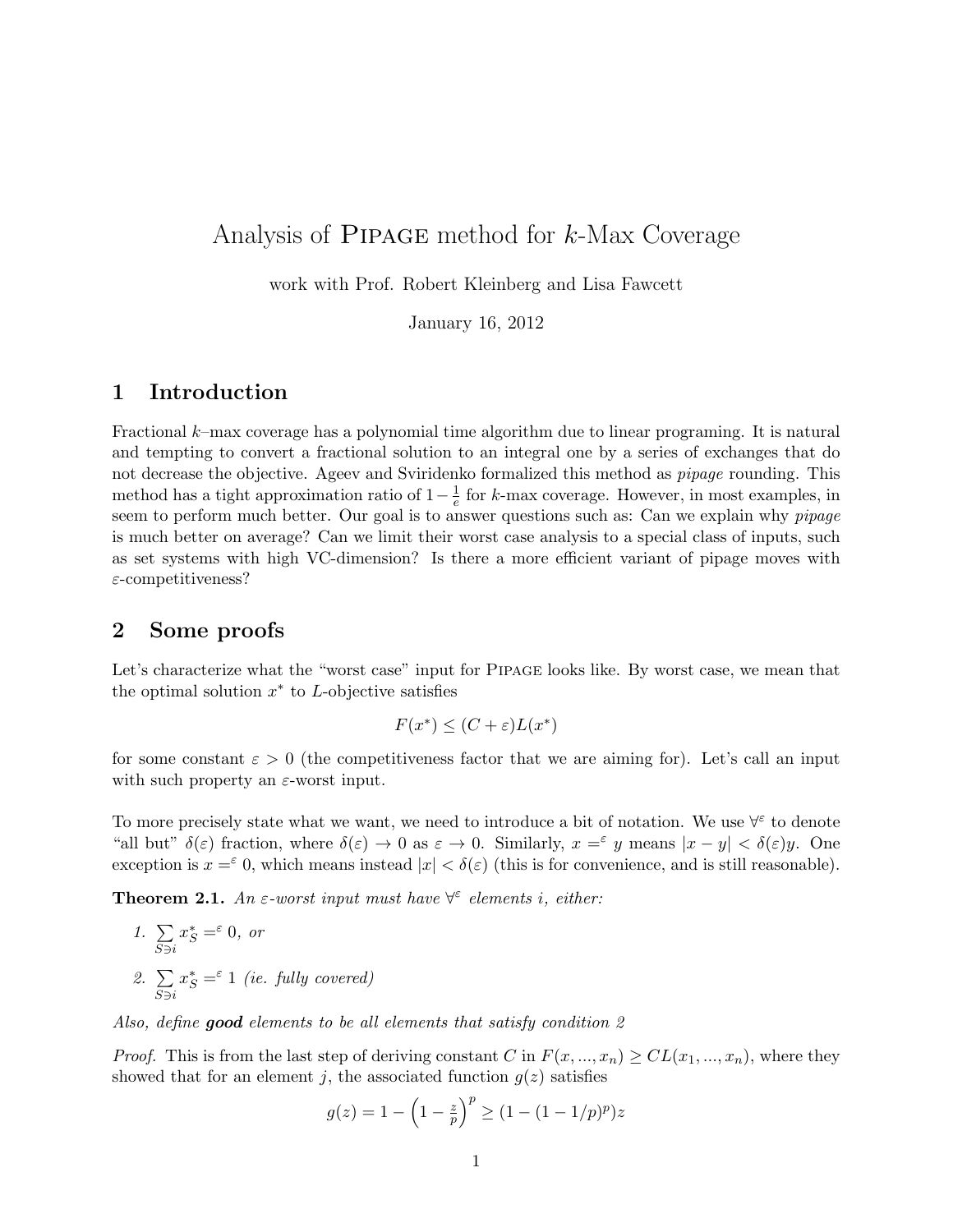(where  $z = \min\{1, \sum_{i=1}^p y_i\}$  and  $y_i$  or renamed  $x_i$  of the subsets that cover element j) since  $g(z) = 1 - (1 - z/p)^p$  is concave on the segment [0, 1].

The multiplicative error  $e(z) = \frac{1 - (1 - z/p)^p}{(1 - (1 - z/p))^p}$  $\frac{1}{(1-(1-1/p)^p)z} = O(1-z)$  when we're measuring the error with respect to  $z = 1$  since  $e(z)$  is a polynomial of degree  $p - 1$  but the first-order term dominates since  $0 \leq z \leq 1$ . The additive error  $e(z) = (1 - (1 - z/p)^p) - (1 - (1 - 1/p)^p)z = O(z)$  similarly with respect to  $z=0.$ 

Using our new notation, with  $\delta_1(\varepsilon) = \varepsilon^{1/2}$  and  $\delta_2(\varepsilon) = \varepsilon^{1/2}$ , we see that for all but  $\delta_1(\varepsilon)$  fraction of elements  $z = \epsilon$  0 or  $z = \epsilon$  1 (with respect to  $\delta_2$ ).

If  $z = \min\{1, \sum_{i=1}^p y_i\} = \sum_{i=1}^p y_i$ , we have  $\sum_{i=1}^p y_i = \infty$  1 by transitivity. Otherwise, recall that in their use of AM-GM inequality to show

$$
1 - \prod_{i=1}^{p} (1 - y_i) \ge (1 - (1 - 1/p)^p) \sum_{i=1}^{p} y_i \ge (1 - (1 - 1/p)^p) \min\{1, \sum_{i=1}^{p} y_i\}
$$

there was already enough gap between z and  $\sum_{i=1}^{p} y_i$ 

**Lemma 2.2.** (Multiplicative error of AM-GM) Given n numbers  $x_i$  in [0, 1]. If

$$
\frac{\prod x_i}{\left(\frac{\sum x_i}{n}\right)^n} \ge (1 - \varepsilon)
$$

then  $\forall^{\varepsilon} x_i = \varepsilon \overline{x}$ , where  $\overline{x} = \sum x_i/n$ 

*Proof.* Consider as if we start initially with the numbers  $\overline{x}, ..., \overline{x}$ , and transform it to  $x_1, ..., x_n$  by a series of exchanges between two terms. In an exchange, we pick  $x_i \geq \overline{x}$  and  $x_j \leq \overline{x}$  (note,  $x_i \geq x_j$ ), and adjust it to  $x_i = x_i + d$  and  $x_j = x_j - d$  where  $d \le \min(1 - x_i, x_j)$ . It is easy to see that such sequence of exchanges always exists that allow us to reach the final  $x_i$ 's.

Initially, we start with  $\prod x_i = \frac{\sum x_i}{\sum x_i}$ n n . At each exchange, the overall product decreases multiplicatively by:

$$
\frac{(x_i + d)(x_j - d)}{x_i x_j} \le 1 - \frac{d^2}{x_i x_j} \le 1 - d^2
$$

Choice of  $\delta_1(\varepsilon) = n\varepsilon^{1/4}$  and  $\delta_2(\varepsilon) = 2\varepsilon^{1/4}$  finishes the proof. To see this work, suppose  $\delta_1(\varepsilon)$ fraction of numbers are off by more than  $\delta_2(\varepsilon)$ , for a total offset of  $2n\varepsilon^{1/2}$ , then there is at least one number  $x_i \geq \overline{x} + \varepsilon^{1/2}$  and one number  $x_j \leq \overline{x} - \varepsilon^{1/2}$  by pigeonhole. With an exchange move on these two numbers with  $d = \varepsilon^{1/2}$ , the overall product decreases by at least  $1 - d^2 = 1 - \varepsilon$ , a contradiction.  $\Box$ 

**Theorem 2.3.** An  $\varepsilon$ -worst input must have  $\forall^{\varepsilon}$  good elements i:

# sets containing 
$$
i = \frac{n}{k}
$$

 $\Box$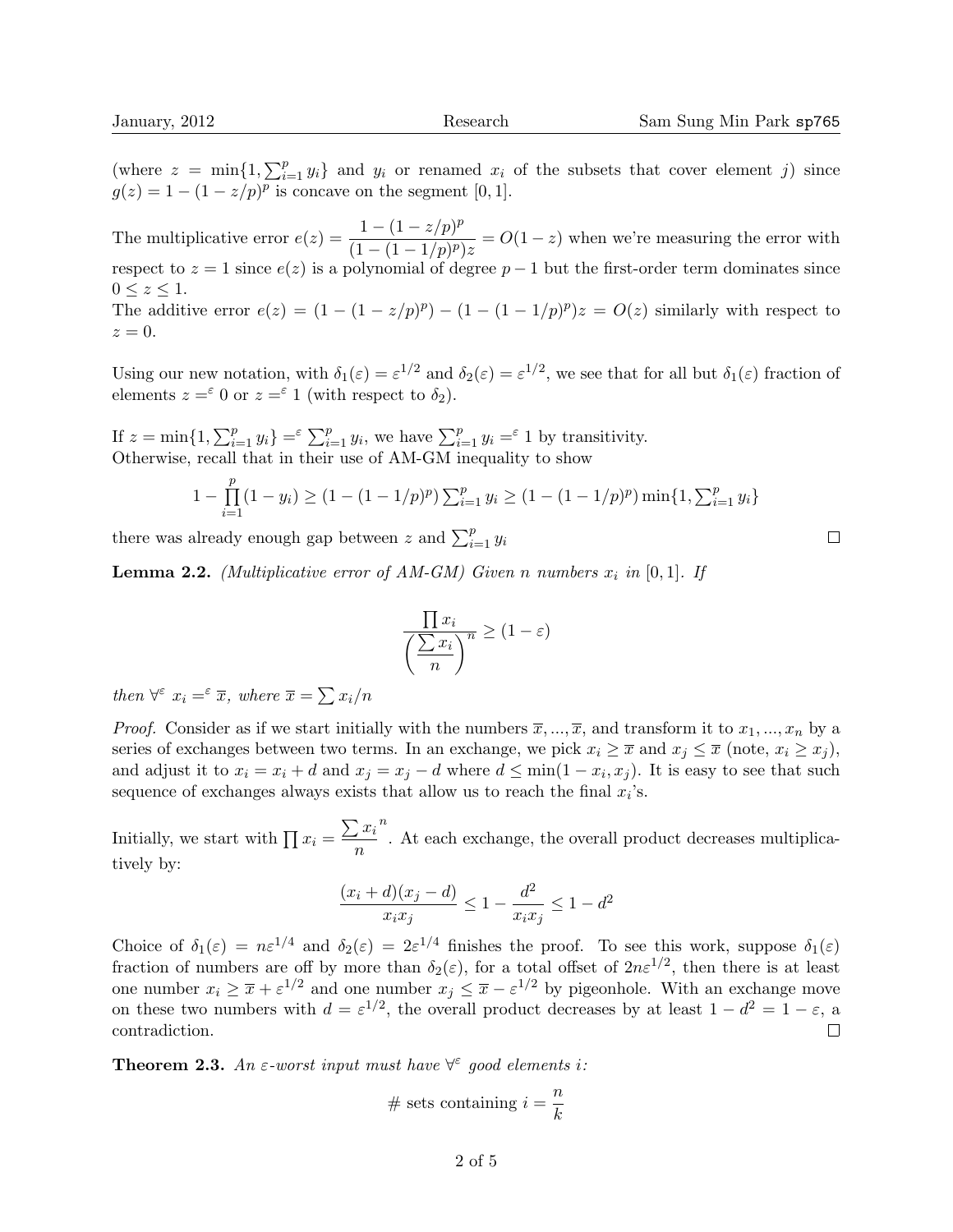and moreover,

$$
\forall^{\varepsilon}S\ni i\ x_{s}^{*}=\varepsilon\ \frac{k}{n}
$$

*Proof.* (as a reminder, n is the total number of subsets, and k the number of subsets we are allowed to pick).

For each good element  $j$  that we are considering, with respect to the  $p$  subsets that cover the element, we have

$$
1 - \prod_{S_i \ni j} (1 - x_i) =^{\varepsilon} (1 - (1 - 1/p)^p) (\sum_{i=1}^p x_i)
$$

Because we are considering only the good elements, the sum is approximately 1 by Theorem 2.1. From this and Lemma 2.2, we deduce that  $x_i = \epsilon 1/p$ . However, if a subset i covers another element j', then by the same argument we have  $x_i = \epsilon 1/p'$ , where p' is the number of subsets that cover element  $j'$ .

Since there is only one value of  $x_i$ , we must have  $p = \epsilon p'$ .

We continue with this reasoning for the rest of the set system. It is easiest to describe in terms of graph, so we translate the set system to a multi graph, where each node is a subset, and two nodes are connected by an edge if their corresponding subsets share an element.

From above, we have that all subsets in the same "connected component" of this graph must have  $\varepsilon$ -equal values of  $x_i$ , that is, all the subsets are picked approximately equally.

It suffices to assume there is only one component, since if we have a poly-time algorithm for 1 component set system (a k-component set system is one whose graph has k connected components), we can extend it to  $k$ -components easily by first computing  $k'$ -max coverage for each component separately with varying values of  $k'$ , and running the KNAPSACK algorithm. Since each of the components are independent, each  $(k'$ , component) pair is an item with cost  $k'$  and payoff equal to the value of  $k'$ -max coverage on the component. The bound on the total knapsack size is  $k$ . (the knapsack algorithm will have polynomial runtime, unlike in the general case, since the weights of the items are bounded polynomially by the size of the set system).

Finally, since  $\sum x_i = k$  and they are  $\varepsilon$ -equal,  $x_i = \frac{\varepsilon}{n}$ . Then, we also know that # sets containing any good element is  $=^{\varepsilon} \frac{n}{k}$ .  $\Box$ 

### 3 Goal

Let g be the number of good elements. We want to show that unless  $\forall^{\varepsilon}S |S| = \varepsilon \frac{g}{k}$ , pipage rounding succeeds (or at least there exists a sequence of pipage moves) in improving  $F$  by  $1+c$  for some constant c.

Suppose  $|S_i| > (1 + \delta)|S_j|$  (or  $(1 - \delta)|S_i| > |S_j|$ ). Look at  $\Delta F$  as we change  $x^*$  to  $x^* + \Delta x$  where: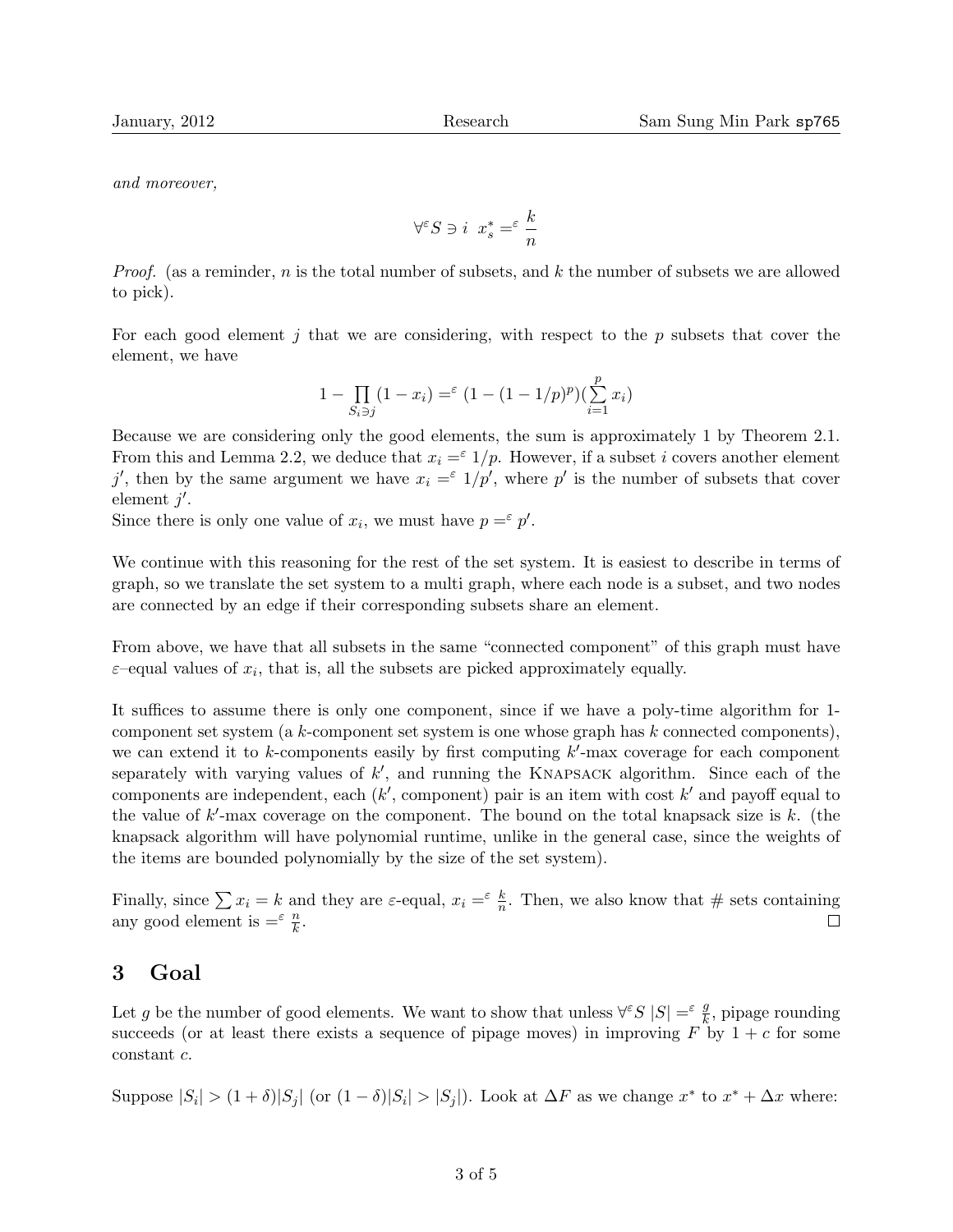$$
\begin{cases}\n+\gamma & \text{if } s_i = s \\
-\gamma & \text{if } s_j = s \\
0 & \text{if otherwise}\n\end{cases}
$$

We want to analyze how this infinitesimal change in x affects  $F$ . We do case analysis on element  $e$ .

•  $e \in S_i \cup S_j$ . Contribution to  $F(x^*)$  was  $1 - (1 - \frac{k}{n})$  $(\frac{k}{n})^{\frac{n}{k}}$ , is now  $1 - (1 - \frac{k}{n})$  $(\frac{k}{n})^{\frac{n}{k}} \cdot \frac{(1-\frac{k}{n})^{\frac{n}{k}}}{(1-\frac{k}{n})^{\frac{n}{k}}}$  $(\frac{k}{n})^2$   $\gamma^2$  $(1-\frac{k}{n})$  $(\frac{k}{n})^2$ •  $e \in S_i \setminus S_j$ . Contribution to  $F(x^*)$  was  $1 - (1 - \frac{k}{n})$  $(\frac{k}{n})^{\frac{n}{k}}$ , is now  $1 - (1 - \frac{k}{n})$  $(\frac{k}{n})^{\frac{n}{k}}\cdot\frac{1-\frac{k}{n}-\gamma^2}{1-k}$  $1-\frac{k}{n}$ n •  $e \in S_j \setminus S_i$ . Contribution to  $F(x^*)$  was  $1 - (1 - \frac{k}{n})$  $(\frac{k}{n})^{\frac{n}{k}}$ , is now  $1 - (1 - \frac{k}{n})$  $(\frac{k}{n})^{\frac{n}{k}} \cdot \frac{1-\frac{k}{n}+\gamma^2}{1-k}$  $1-\frac{k}{n}$  $\overline{n}$ 

#### Sketch of what we might try

For one pipage operation the benefit is  $c\delta|S_i| \frac{k}{n}$  $\frac{k}{n}$  for some appropriate constant c. After *n* operations, total benefit is  $c \cdot \delta \frac{k}{n}$  $\frac{k}{n} \cdot$  (total size of sets used). Since every  $|S_i| \geq \frac{g}{k}$ , this is at least  $c\delta g$ . Of course, the gradient was evaluated only at the initial starting point, so our analysis is only a rough estimate. (this is the one section I'm still slightly unsure where it's leading to)

#### 3.1 Plan: towards a characterization of the sets

Why might it be unlikely for an  $\varepsilon$ -worst set system to exist? Can such property imply high VCdimension, or some non-trivial structural property?

Our long range plan is to show that integrality gap smaller than  $(1 - 1/e)(1 + \varepsilon)$  implies that VC-dimension  $d > f(\varepsilon)$  for some f that satisfies  $f \to \infty$  as  $\varepsilon \to 0$ .

**Lemma 3.1.** If you have  $2^d$  sets and their Venn diagram is full, then they shatter a set of d elements

*Proof.* We can represent the set system as a  $2^{2^d} \times 2^d$  matrix, where each column represents a set, and each row represents an element;  $a_{ij} = 1$  if set j contains the element i. Since the Venn diagram is full we have at least  $2^{2^d}$  unique elements, each of which is represented by a unique binary vector over the sets.

If we look at the following subset of rows (example  $d = 3$ ),

$$
\left(\begin{array}{cccccc} 0 & 0 & 0 & 0 & 1 & 1 & 1 & 1 \\ 0 & 0 & 1 & 1 & 0 & 0 & 1 & 1 \\ 0 & 1 & 0 & 1 & 0 & 1 & 0 & 1 \end{array}\right)
$$

we can easily verify that the d elements corresponding to those rows are shattered, since there is a subset containing every combination. A similar construction can be used for the general case.  $\Box$